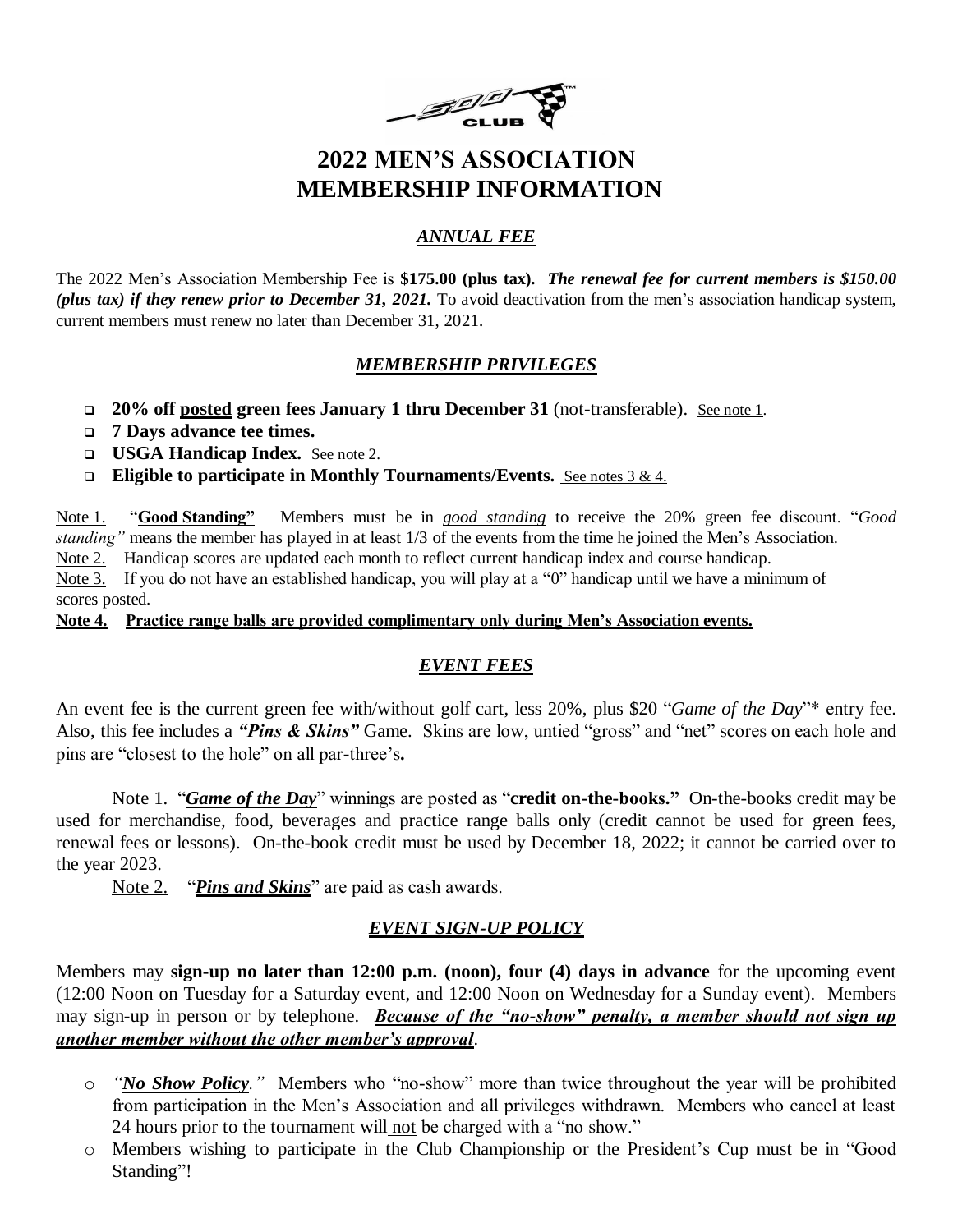- o Caddies or Non-Members are not allowed during Men's Association events.
- o Must be 18 years of age and have "No educational amateur status".



### **2022 MEN'S ASSOCIATION MEMBERSHIP INFORMATION (con't)**

### *"PLAYER OF THE YEAR"*

Members receive participation and event place points. The member with the most points at the end of the calendar year is the "Player of the Year" recipient. Points are earned & won beginning with the first event in January through the first event in December.

- **The Player of the Year will receive \$1500.00 Credit on the books. Credit may not be used for greens fees or cart fees.**
- **Second Place Player of the Year receives \$1000.00 Credit on the books. Credit may not be used for greens fees or cart fees.**
- **Third Place Player of the Year receives \$500.00 Credit on the books. Credit may not be used for greens fees or cart fees.**
- **In addition to "Credit on the Books", these three players will have their Men's Association Membership fee paid for the following year.**

### **Qualifications For Events**

**Members wishing to participate in the Club Championship or the President's Cup must have played in a minimum of five (5) events in which an individual score may be posted during the 2022 season. NO EXCEPTIONS.**

### **For New Members Only**

**In order to participate in the 2022 Match Play Event, you must have played in a minimum of five (5) 2021 Men's Association events. NO EXCEPTIONS***.*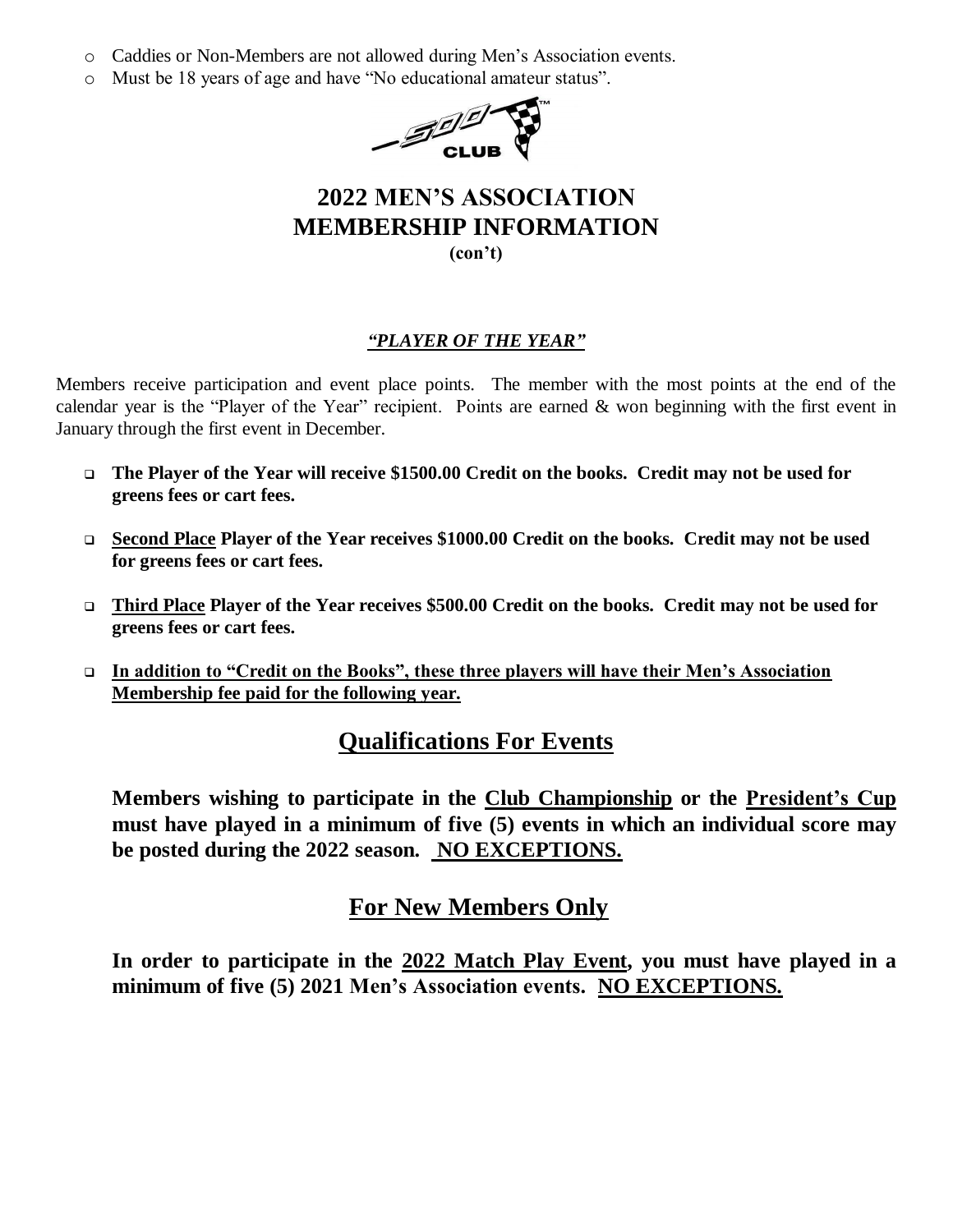

## **MEN'S ASSOCIATION** *"PLAYER OF THE YEAR" POINT SYSTEM*

The "*Player of the Year Award*" goes to the member who earns the most points from The *500* Club Men's Association Point System as described below. *Points are earned & won beginning with the first event in January through the first event in December.*

| <b>Participation</b>              | 2 points per event    |                            |  |
|-----------------------------------|-----------------------|----------------------------|--|
| <b>Individual Events</b>          | <b>1st Place</b>      | 10 bonus points            |  |
|                                   | 2nd Place             | 8 bonus points             |  |
|                                   | 3rd Place             | <b>6 bonus points</b>      |  |
|                                   | <b>4th Place</b>      | 4 bonus points             |  |
| 2-Man Events                      | <b>1st Place</b>      | 6 bonus points each player |  |
|                                   | 2nd Place             | 5 bonus points each player |  |
|                                   | 3rd Place             | 4 bonus points each player |  |
|                                   | <b>4th Place</b>      | 3 bonus points each player |  |
| <b>4-Man Events</b>               | <b>1st Place</b>      | 5 bonus points each player |  |
|                                   | 2nd Place             | 4 bonus points each player |  |
|                                   | 3rd Place             | 3 bonus points each player |  |
|                                   | <b>4th Place</b>      | 2 bonus points each player |  |
| <b>Match Play Event</b>           | 1 <sup>st</sup> Place | 20 bonus points            |  |
|                                   | 2 <sup>nd</sup> Place | 16 bonus points            |  |
|                                   | 3rd Place             | 12 bonus points            |  |
|                                   | 4 <sup>th</sup> Place | 8 bonus points             |  |
| <b>President's Cup</b>            | <b>Champion</b>       | 20 bonus points            |  |
|                                   | 1 <sup>st</sup> Place | 16 bonus points            |  |
|                                   | 2 <sup>nd</sup> Place | 13 bonus points            |  |
|                                   | 3rd Place             | 10 bonus points            |  |
|                                   | 4 <sup>th</sup> Place | 7 bonus points             |  |
| <b>Club Championship Champion</b> |                       | 28 bonus points            |  |
|                                   | 1 <sup>st</sup> Place | 20 bonus points            |  |
|                                   | $2nd$ Place           | 16 bonus points            |  |
|                                   | 3rd Place             | 12 bonus points            |  |
|                                   | 4 <sup>th</sup> Place | 8 bonus points             |  |

Note 1: E**xcept for medical reasons, a player who withdraws during the play of an event will not receive any points for that event.** Note 2: A player who **"No Shows"** a tournament will have **4 points deducted** from his point total.

Note 3: Players must withdraw no later than 24 hours prior to a tournament or they will be charged with a "No Show."

Note 4: Participation points are not awarded for the Match Play event.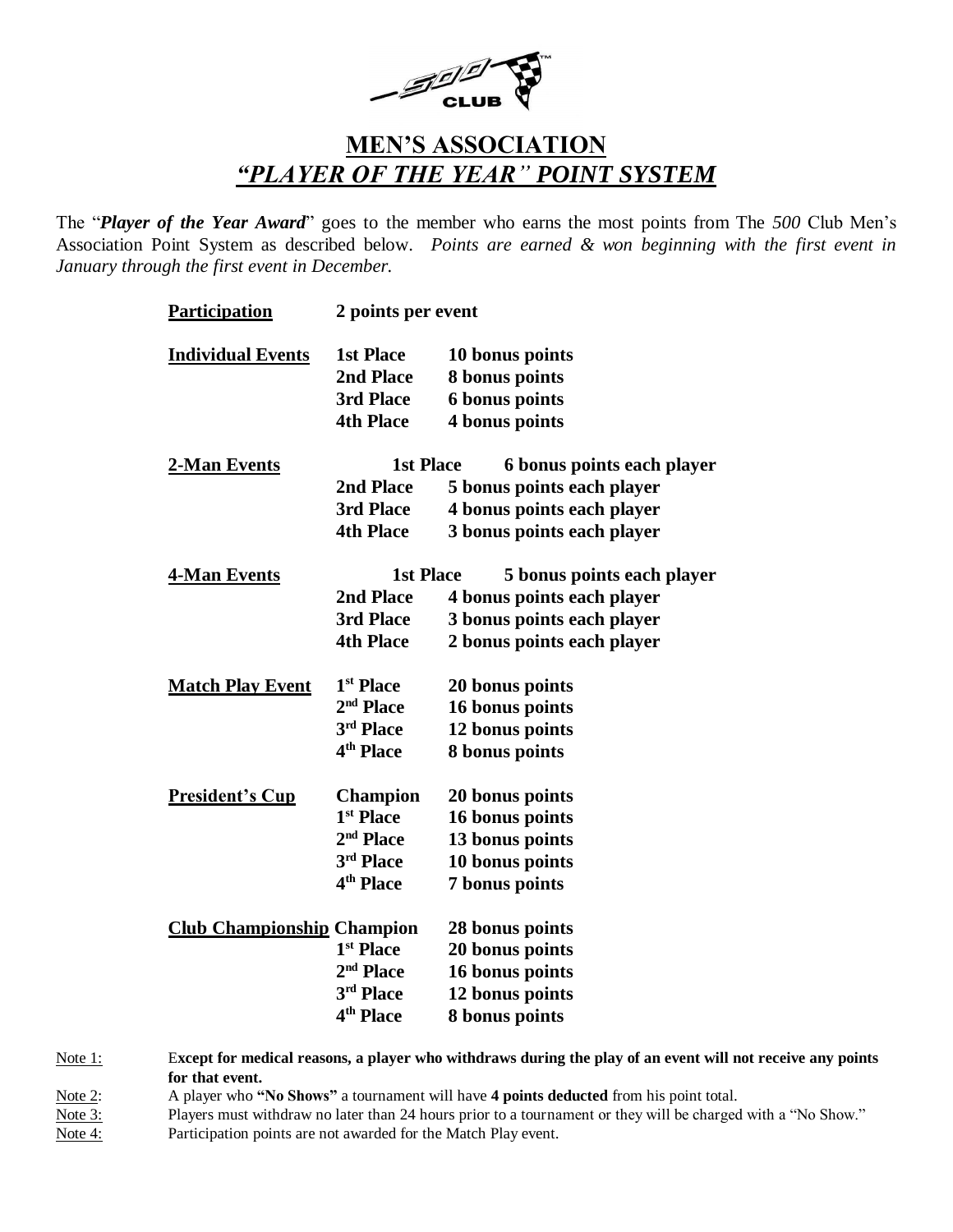

## **2022 MEN'S ASSOCIATION** *"GAME OF THE DAY" PRIZE DISTRIBUTION EXAMPLE*

Prize distributions will vary depending on the number of entrants and the types of event (team or individual). The following is an example of a 150 player individual event:

#### **5 FLIGHTS**

|                   | $4th$ place gross \$30.00 |                 | \$30.00 |  |
|-------------------|---------------------------|-----------------|---------|--|
| $3rd$ place gross | \$40.00                   | $3rd$ place net | \$40.00 |  |
| $2nd$ place gross | \$50.00                   | $2nd$ place net | \$50.00 |  |
| $1st$ place gross | \$65.00                   | $1st$ place net | \$65.00 |  |

- Note 1: The above example denotes a payout in each of the 5 flights for that event. Size of field and payouts are subject to change.
- Note 2: The handicaps for the flights will be determined the day before the event based on the number of entrants at that time. Every effort will be made to keep each flight of equal number of players and close to 30 players.
- Note 3: The number of participants per flight may change due to cancellations, no-shows, and late entries.
- Note 4: Participants may only win awards for either gross or net places not both.
- Note 5: All ties for places will be broken using the USGA recommended tie break system.
- Note 6: In the event a player WD's or is DQ'd, he will not be refunded entry fee money nor will he be eligible to receive any event winnings, skins, or pins.

#### **EVENT FEES**

The fees on event days will cover the cost of green fees less 20%, riding fee less 20%, range balls, and "*game of the day" Prize fund of 20\$. Green fees will very dependent upon the season.*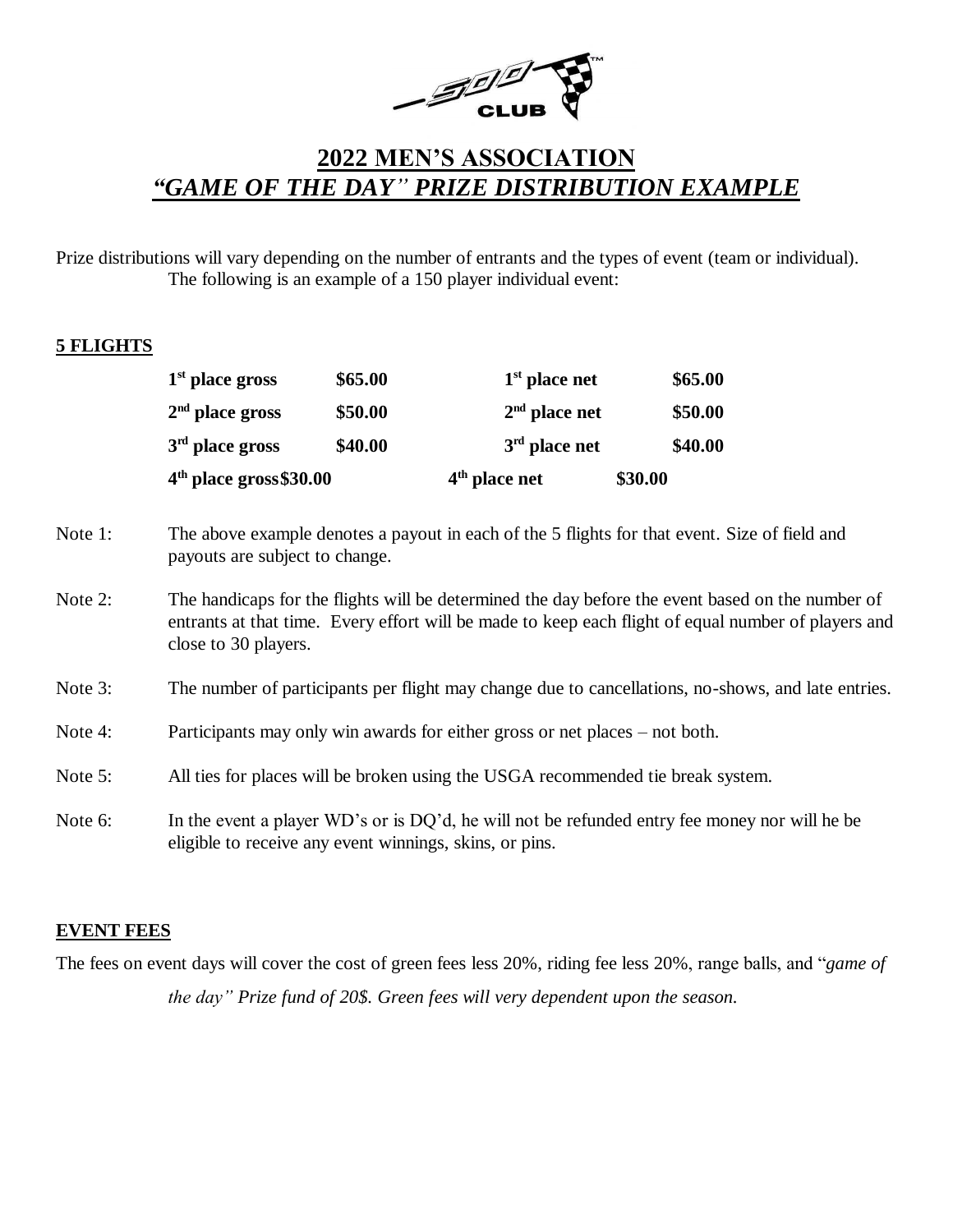

## **Pace of Play Policy Men's Association Events**

**As part of the 500 Club Men's Association program, it is of the utmost importance that all participants understand and abide by the Pace of Play Guidelines set forth below. Regardless of playing ability, all players will be held to the same Pace of Play standard in all events.**

### *TIME PAR*

- All groups are expected to complete 9 holes in 2 hours and 5 minutes. 18 holes in 4 hours and 11 minutes. The Time Par for each hole is listed on the golf course scorecard and is tracked on the GPS of the golf cars.
- The first group of the day is judged solely on Time Par.
- Groups can only be considered out of position (see below) if they are behind Time Par.

## *OUT OF POSITION*

A group will be considered Out of Position when the group is behind Time Par and:

- When on the tee of a Par 3 the group in front has left the tee of the next hole.
- When on the tee of a Par 4 the group in front is on the tee of the next hole or further.
- When on the tee of a Par 5 the group in front is putting on the green of the same hole.

## *PENALTIES*

| First Offense:  | A group Out of Position will receive a verbal warning from a course official and<br>the GPS system (if riding). After the first offense it is expected that the group will<br>play ready golf and use continuous putting when possible.                                                                                                                           |
|-----------------|-------------------------------------------------------------------------------------------------------------------------------------------------------------------------------------------------------------------------------------------------------------------------------------------------------------------------------------------------------------------|
| Second Offense: | If after two holes of the first offense the group is still Out of Position, then the<br>group will receive a second warning. At this time, all players will be<br>required to play "ready golf" and use the continuous putting rule<br><b>when on the greens.</b> Failure to do so will result in a two stroke penalty<br>assessed on the hole of the infraction. |
| Third Offense:  | A group that continues to be out of position after the first and second offense will<br>receive a third notification two holes after the second warning. This group will<br>lose tee-time privileges for the next event.                                                                                                                                          |

### *DEFINITIONS*

*"Ready Golf" – Disregard the etiquette of honors. Hit the ball when you are ready. "Continuous Putting" – Once you start putting, you must continue until the ball is holed.*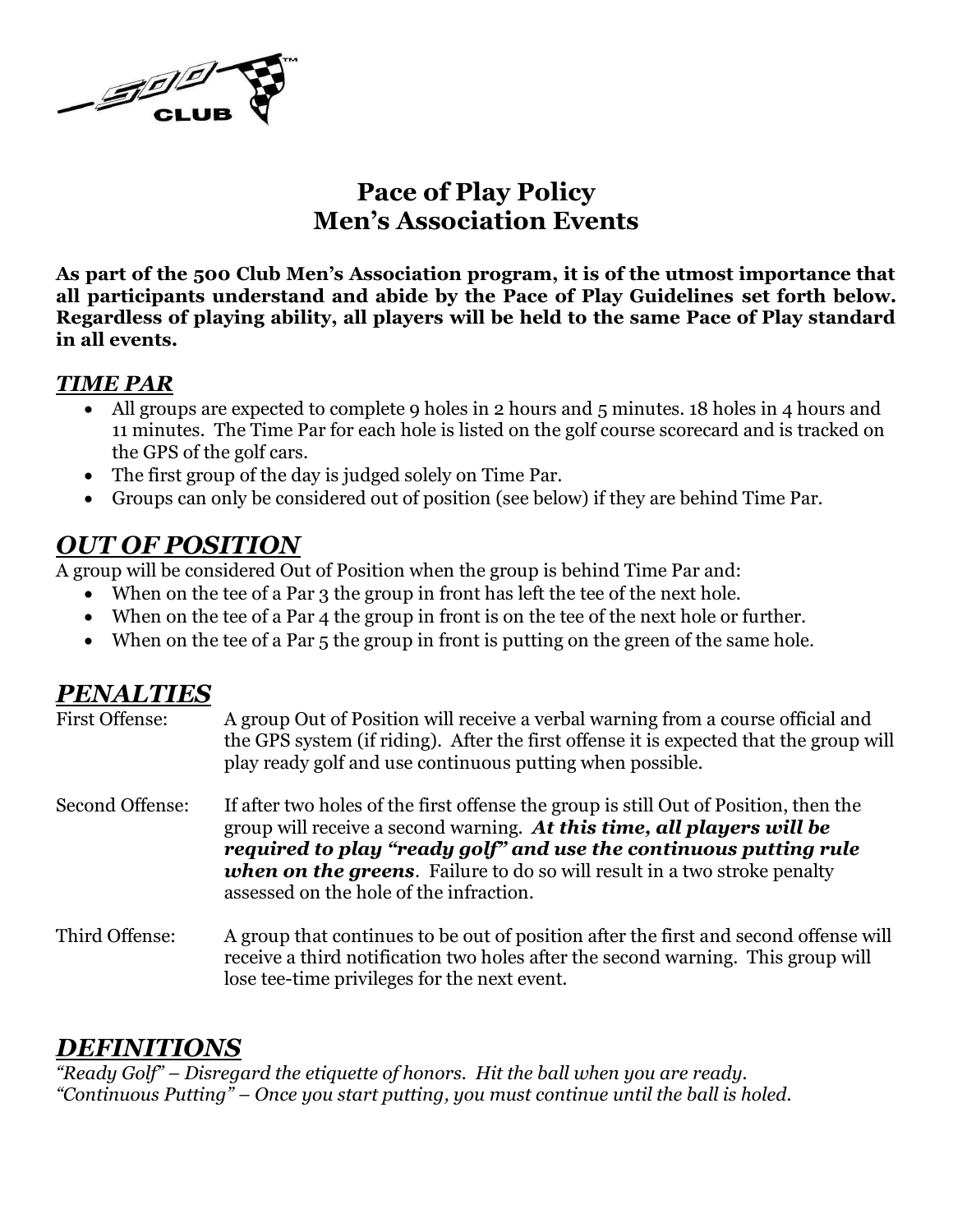

# **2022 Men's Association Event Schedule**

| Saturday                                                       | January 8                       | Individual Low Gross/Low Net - White Tees                                                                                                    |
|----------------------------------------------------------------|---------------------------------|----------------------------------------------------------------------------------------------------------------------------------------------|
| Sunday                                                         | January 23                      | Individual Low Gross/Low Net                                                                                                                 |
| Saturday<br>SundayFebruary 20                                  | February 5                      | Stableford – White Tees<br>2-Man Better Ball                                                                                                 |
| Saturday<br>SundayMarch 13<br><b>Saturday</b><br><b>Sunday</b> | March 5<br>March 26<br>March 27 | Individual Low Gross/Low Net - White Tees<br>4-Man Progressive Best Ball<br><b>Member Guest Tournament</b><br><b>Member Guest Tournament</b> |
| Saturday<br>Sunday April 24                                    | April 9                         | Individual Low Gross/Low Net - White Tees<br>2-Man Better Ball                                                                               |
| Saturday                                                       | May 7                           | Individual Low Gross/Low Net & Match Play Qualifying Round                                                                                   |
| Sunday                                                         | May 22                          | Individual Low Gross/Low Net & Match Play Qualifying Round                                                                                   |
| SundayJune 5<br>Saturday                                       | June 18                         | <b>Individual Low Gross/Low Net</b><br>Individual Low Gross/Low Net - White Tees                                                             |
| Saturday                                                       | July 2                          | 2-Man International Stableford                                                                                                               |
| Sunday                                                         | July 24                         | <b>Individual Low Gross/Low Net</b>                                                                                                          |
| Saturday<br>Sunday August 14<br>Saturday                       | August 6<br>August 27           | 4-Man 1 Gross $+ 2$ Net<br>Point Quota - White Tees<br>Individual Low Gross/Low Net                                                          |
| Saturday                                                       | September 10                    | Men's Association Championship                                                                                                               |
| Sunday                                                         | September 11                    | Men's Association Championship                                                                                                               |
| Saturday                                                       | September 24                    | Individual Low Gross/Low Net $-3$ Club + Putter                                                                                              |
| Mon.-Thur.                                                     | September 26 - October 6        | <b>Overseed Scheduled</b>                                                                                                                    |
| Sunday                                                         | November 6                      | 2-Man Better Ball                                                                                                                            |
| Saturday                                                       | November 19                     | Individual Low Gross/Low Net - White Tees                                                                                                    |
| Sunday                                                         | December 4                      | President's Cup                                                                                                                              |
| Saturday                                                       | December 17                     | 4-Man Holiday Scramble (A,B,C,D blind draw) S.G. start                                                                                       |

*Notes: 1. Times on the sign-up sheet are not guaranteed. Players may get their assigned tee time by calling two (2) days prior to the event. 2. Event Sign-up Deadline: 12:00pm, four (4) days prior to the event. 3. Event Changes: Day/Date and Type of Event are subject to change.*